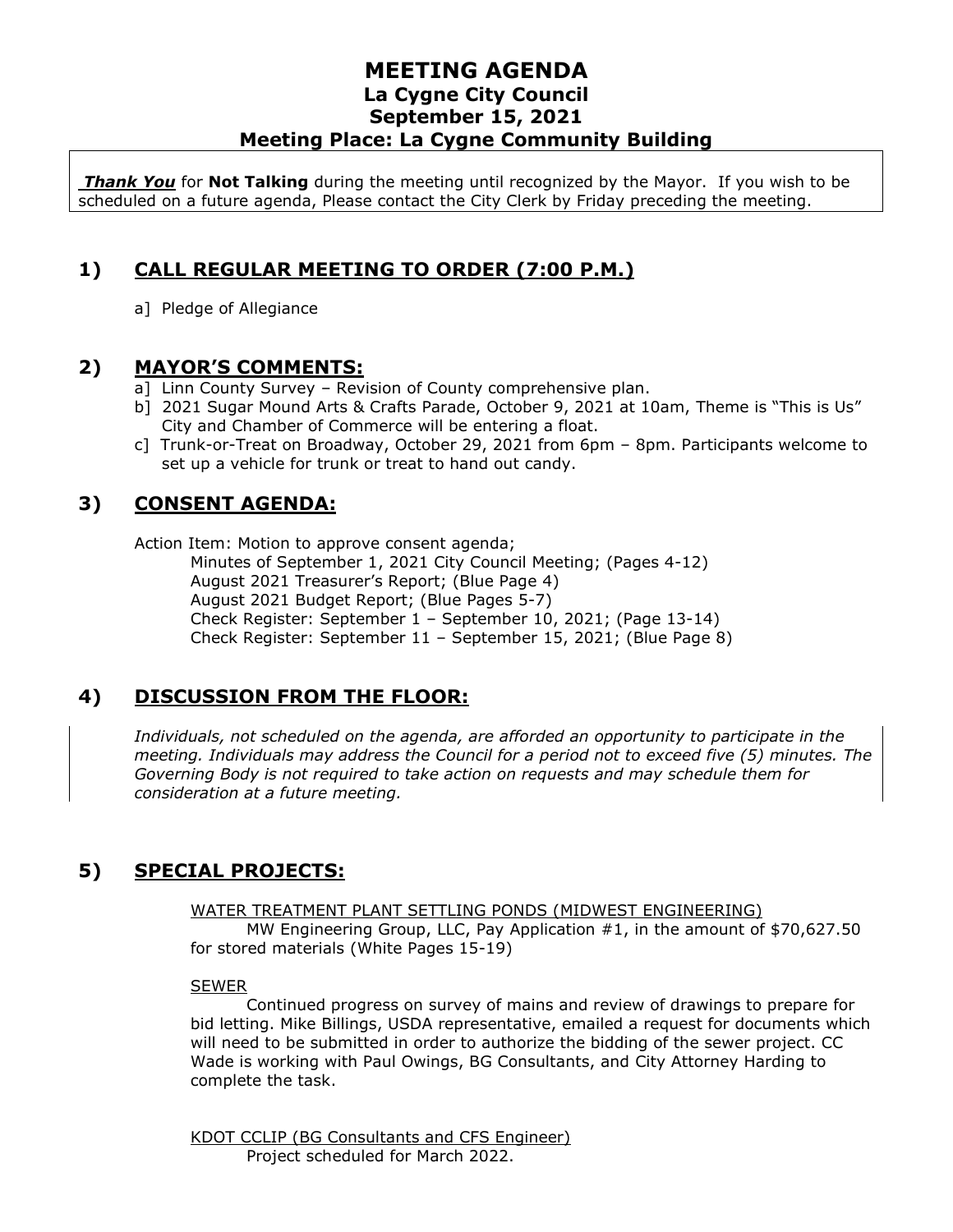## **MEETING AGENDA La Cygne City Council September 15, 2021 Meeting Place: La Cygne Community Building**

NEW FIRE STATION/PUBLIC SAFETY BUILDING - CC Wade and Katie Russell continue to work on Grant applications.

# **6) REPORTS OF CITY OFFICERS:**

- $\checkmark$  City Attorney Burton Harding
- $\checkmark$  Police Chief & Codes Officer Tina Fenoughty (Blue Page 9)
- $\checkmark$  Public Works Department Dan Nasalroad (At the table)
- $\checkmark$  Fire Chief Dan Nasalroad
- $\checkmark$  City Clerk Jodi Wade (Blue Page 10)
- $\checkmark$  City Treasurer/Utility Connie Gore (Blue Page 11)
	- 2021 Municipal Court update (White Pages 20-21)

## **7) REPORTS OF COUNCIL COMMITTEES:**

- a] Water & Gas---------------------------------------Danny Curtis ------- Keith Stoker
- b] Street ---------------------------------------------Jerome Mitzner-------James Thies

✓ (In Committee review) RFP for Stormwater Master Planning.

- c] Sewer----------------------------------------------James Thies------- Thomas Capp
- d] Park------------------------------------------------Danny Curtis ------- Thomas Capp
- e] Cemetery------------------------------------------Danny Curtis ------- Thomas Capp

 $\checkmark$  Final review of Chapter XI. Public Property, Article 1. Cemetery regulations.

- f] Public Safety---------------------------------------Jerome Mitzner------ Keith Stoker
- g] Community Building------------------------------ Danny Curtis ------ James Thies h] Employee Relations & Training-------------------Jerome Mitzner ------Keith Stoker
- 

# **8) SPECIAL COMMITTEE REPORTS:**

- a] Emergency Management None
- b] Chamber of Commerce None
- c] Planning & Zoning:
	- Appoint Devin Canada for another term on the P&Z. Remove Brendan O'Reilly. (White Page 22)
	- Resignation letter from Brenden O'Reilly. (Blue Page 15)
- d] La Cygne Community Park Board None

# **9) UNFINISHED BUSINESS:**

a] Cereal malt beverage/Alcohol Liquor: Sunday sale extension. (Blue Pages 12-14)